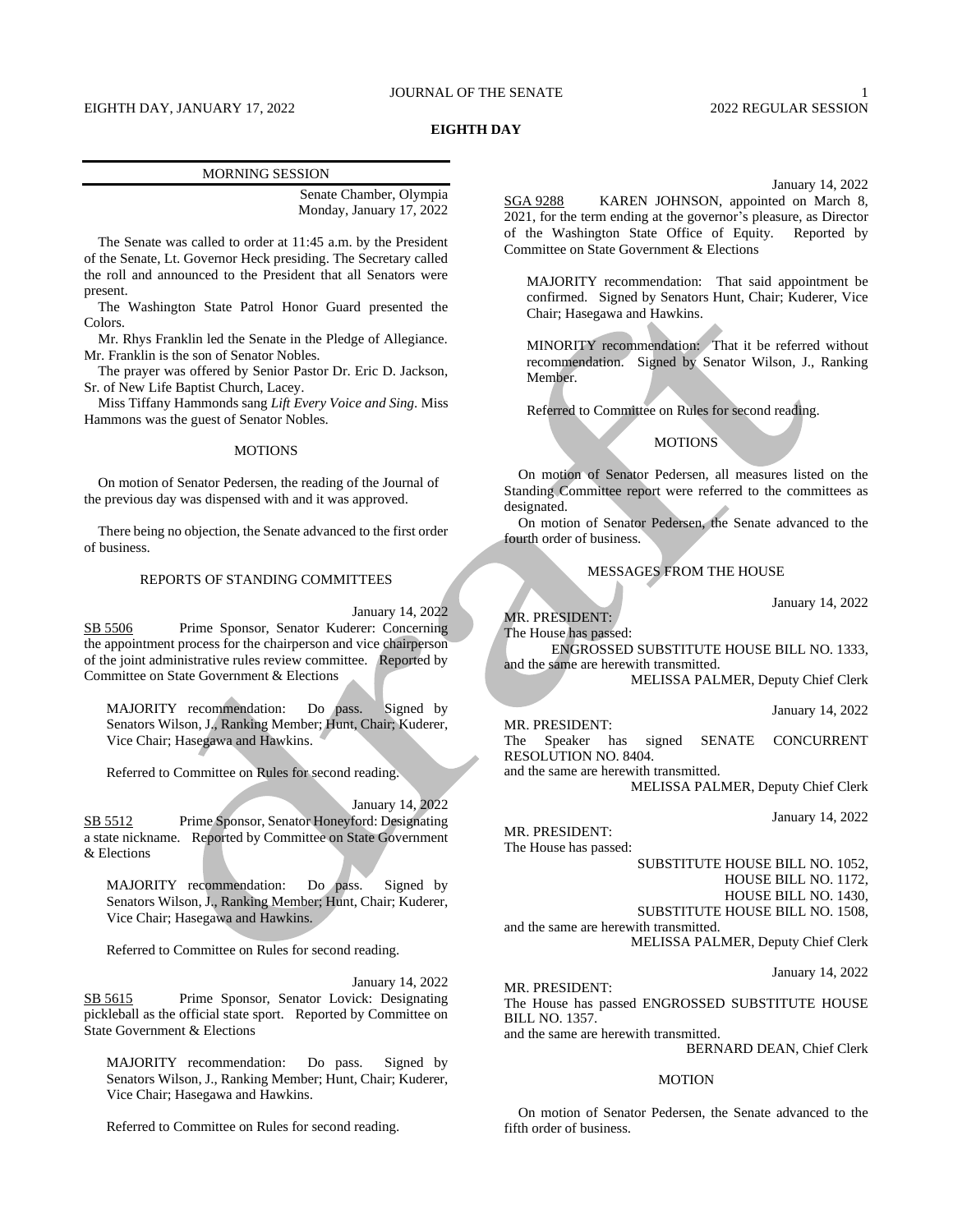## INTRODUCTION AND FIRST READING

SB 5874 by Senators Nobles and Randall AN ACT Relating to students affiliated with the military; and amending RCW 28B.15.012.

Referred to Committee on Higher Education & Workforce Development.

## SB 5875 by Senator Nguyen

AN ACT Relating to adding employees employed by the department of licensing who are assigned to review, process, approve, and issue driver licenses to the definition of frontline employees under the health emergency labor standards act; and amending RCW 51.32.181.

Referred to Committee on Labor, Commerce & Tribal Affairs.

### SB 5876 by Senators Short and Nguyen

AN ACT Relating to noise standards for providers of essential services; amending RCW 70A.20.020, 70A.20.030, 70A.20.050, and 70A.20.060; adding a new section to chapter 70A.20 RCW; and creating a new section.

Referred to Committee on Environment, Energy & Technology.

# SB 5877 by Senator Conway

AN ACT Relating to antidiscrimination policies in institutions of higher education; amending RCW 28B.92.030; and adding a new section to chapter 28B.92 RCW.

Referred to Committee on Law & Justice.

#### SB 5878 by Senators Rolfes and Wellman

AN ACT Relating to visual and performing arts instruction; amending RCW 28A.230.020; adding a new section to chapter 28A.230 RCW; and creating a new section.

Referred to Committee on Early Learning & K-12 Education.

### SB 5879 by Senator Dozier

AN ACT Relating to requiring insurers who use credit information to provide reasonable exceptions to insurance rates for consumers experiencing extraordinary life circumstances; and amending RCW 48.18.545 and 48.19.035.

Referred to Committee on Business, Financial Services & Trade.

SB 5880 by Senators Salomon and Conway

AN ACT Relating to fire protection sprinkler system contractors; amending RCW 18.160.030, 18.160.050, 18.160.080, 18.160.110, 18.160.120, 18.270.050, 18.270.070, and 18.270.900; and adding a new section to chapter 18.160 RCW.

Referred to Committee on Business, Financial Services & Trade.

SB 5881 by Senator Lovick

AN ACT Relating to doxing; adding a new section to chapter 9.61 RCW; adding a new section to chapter 4.24 RCW; and prescribing penalties.

Referred to Committee on Law & Justice.

## SB 5882 by Senators Muzzall and Mullet

AN ACT Relating to clarifying the existence of riparian stock watering rights; amending RCW 90.03.010; and creating a new section.

Referred to Committee on Agriculture, Water, Natural Resources & Parks.

## MOTIONS

On motion of Senator Pedersen, all measures listed on the Introduction and First Reading report were referred to the committees as designated.

On motion of Senator Pedersen, the Senate advanced to the eighth order of business.

### **MOTION**

### Senator Nobles moved adoption of the following resolution: SENATE RESOLUTION 8634

By Senators Nobles, Saldaña, Billig, Braun, Cleveland, Conway, Das, Dhingra, Dozier, Frockt, Hasegawa, Hunt, Keiser, Kuderer, Liias, Lovelett, Mullet, Muzzall, Pedersen, Robinson, Salomon, Schoesler, Sefzik, Trudeau, Warnick, C. Wilson, and J. Wilson

WHEREAS, Today, the third Monday in January, we remember and honor the life and legacy of Dr. Martin Luther King, Jr., who became a beacon of hope for actualizing racial equality in our nation; and

WHEREAS, 2022 marks the 54th anniversary of Dr. King's murder; and

WHEREAS, Dr. King used his gift of oration to awaken America to the struggles of disenfranchised communities, particularly African-Americans, through nonviolent means; and

WHEREAS, Dr. Martin Luther King, Jr., encouraged others through his dedication to achieving equality. He once said, "Life's most persistent and urgent question is: What are you doing for others?"; and

WHEREAS, Dr. King believed that a person's worth should be measured not by his or her color, culture, or class but rather by his or her commitment to making life better for all through service rendered to each other; and

WHEREAS, We mourn the loss of former Black and African American senators who not only tirelessly served in the Legislature, but paved the way for many to follow in their paths; and

WHEREAS, Dr. King's unwavering support for the principles of racial justice and social equality helped transform America; and

WHEREAS, Black communities have been disproportionately affected by the effects of the coronavirus pandemic; and

WHEREAS, An immense public outcry and movement that followed the police killing of George Floyd  $-$  a Black man  $$ continues to call for immediate real actions toward eliminating systemic racism and police brutality; and

WHEREAS, Dr. King's steadfast pursuit of fairness encouraged others, as exemplified in his famous "Letter from Birmingham Jail," in which he said, "Injustice anywhere is a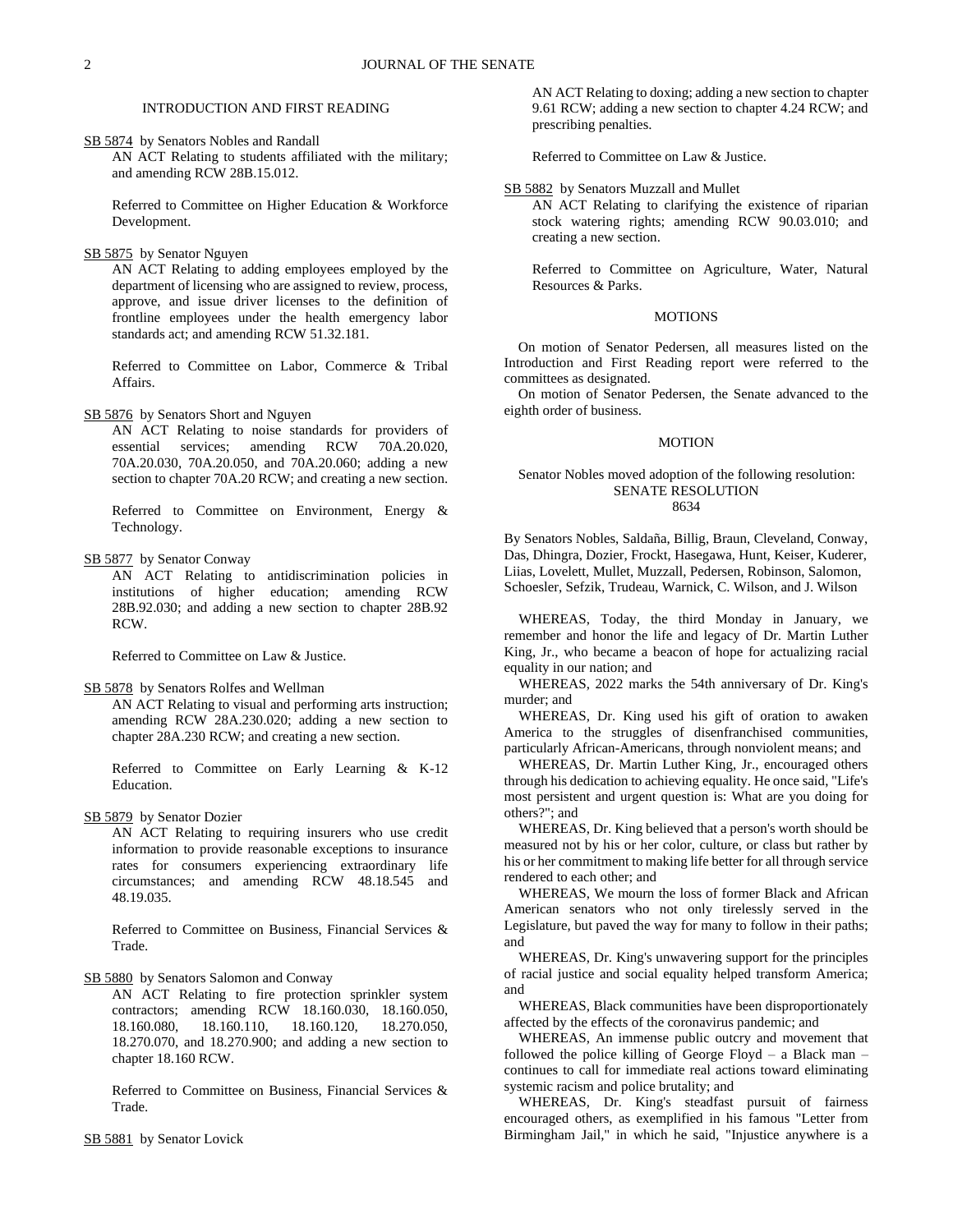# JOURNAL OF THE SENATE 3

# EIGHTH DAY, JANUARY 17, 2022 2022 REGULAR SESSION

## threat to justice everywhere.";

NOW, THEREFORE, BE IT RESOLVED, That the Senate, in recognition of the courageous leadership and legacy of hope demonstrated by Dr. Martin Luther King, Jr., honor his memory by urging all citizens of our state to continue the legacy of Dr. King by condemning racism in all its forms and advancing a more perfect union where all people experience fair treatment under our laws.

Senators Nobles, Fortunato, Wellman, Saldaña, Trudeau, Das, Lovelett and C. Wilson spoke in favor of adoption of the resolution.

The President declared the question before the Senate to be the

adoption of Senate Resolution No. 8634.

The motion by Senator Nobles carried and the resolution was adopted by voice vote.

## MOTION

At 12:27 p.m., on motion of Senator Pedersen, the Senate adjourned until 12:30 o'clock p.m. Tuesday, January 18, 2022.

DENNY HECK, President of the Senate

SARAH BANNISTER, Secretary of the Senate